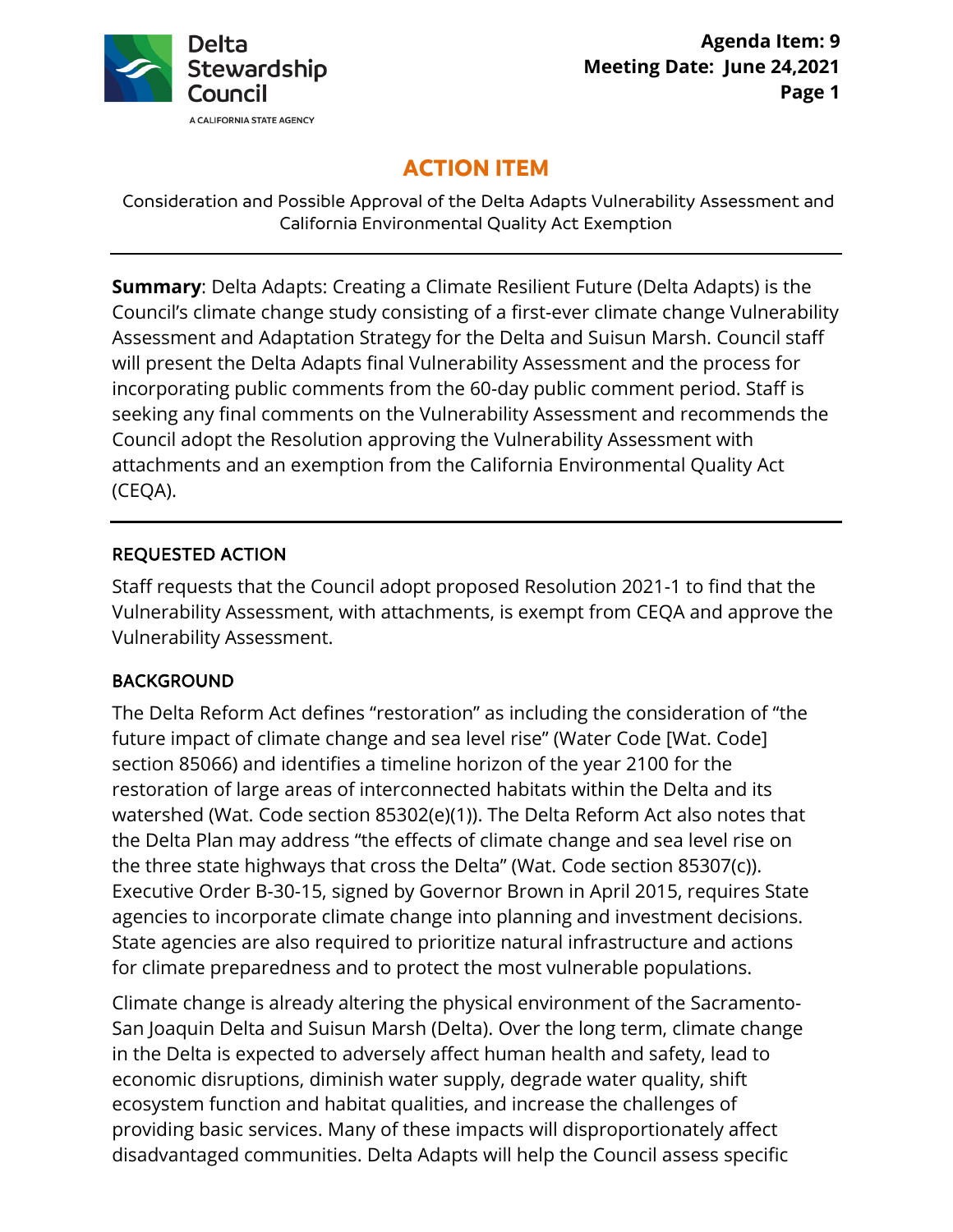climate risks and vulnerabilities in the Delta and, in coordination with a diverse group of stakeholders, develop adaptation strategies to address those vulnerabilities.

Delta Adapts consists of two phases: 1) a **vulnerability assessment** to improve understanding of regional vulnerabilities due to climate change in order to protect the vital resources the Delta provides to California and beyond, with a focus on State interests and investments, followed by 2) an **adaptation strategy**  detailing the strategies and tools available for state, regional, and local governments to use in helping communities and ecosystems thrive in the face of climate change.

Delta Adapts has an overarching goal of building climate resilience in the Delta, along with several more specific goals to:

- inform future work at the Council;
- provide local governments with a toolkit of information to incorporate into their regulatory and planning documents;
- integrate climate change into the state's prioritization of future Delta actions and investments; and
- serve as a framework to be built upon by the Council and others in years to come.

The Council released a public review draft Vulnerability Assessment and its supporting attachments in January 2021 with a 60-day public comment period that closed on March 16, 2021.

### OUTREACH AND ENGAGEMENT

 organizations, Council meetings, various public outreach materials such as a scientists, and experts throughout the development of the technical analyses. In addition to considering public comments received during the 60-day public comment period, Council staff incorporated input from various outreach and engagement activities to ensure that Delta-region stakeholders were informed of progress and had the chance to provide input to help shape the Vulnerability Assessment and engagement approach. During the development of the Vulnerability Assessment, outreach and engagement activities included Stakeholder Work Group and Technical Advisory Committee meetings, stakeholder briefings and presentations, meetings with community-based video and interactive Story Map, and a virtual community workshop. In addition to these activities, Council staff worked closely with numerous agency partners, Input received from these outreach and engagement activities informed the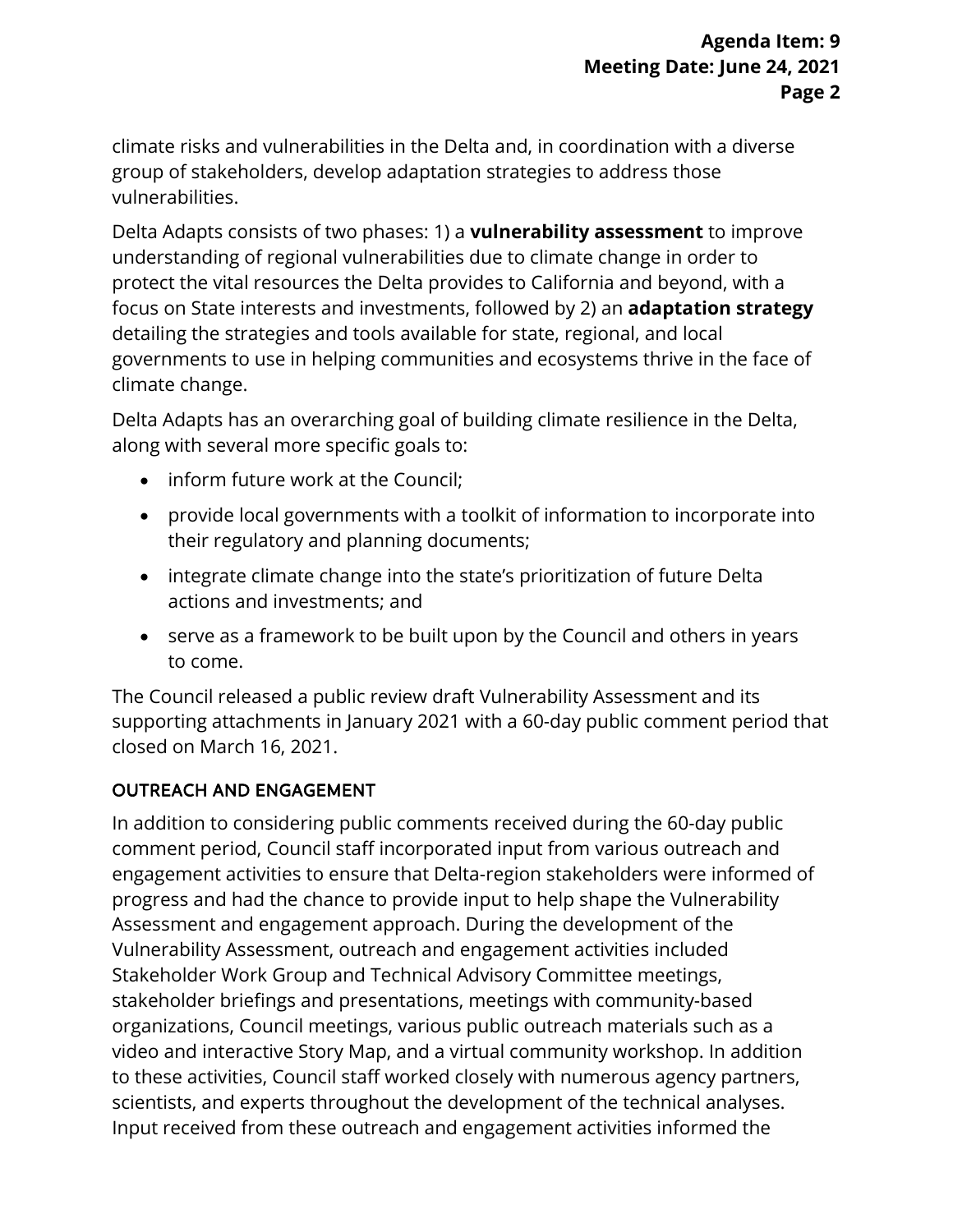Vulnerability Assessment in many ways, as discussed in the Outreach and Engagement Summary; a supporting attachment to the Vulnerability Assessment available at: [https://deltacouncil.box.com/s/c58gdpf472fkzfiewuhr6e2obff4mtyw.](https://deltacouncil.box.com/s/c58gdpf472fkzfiewuhr6e2obff4mtyw)

# PUBLIC REVIEW DRAFT AND PUBLIC COMMENTS

 jurisdictions, including flood control agencies and reclamation districts, community-On January 15, 2021, the Council released the draft Delta Adapts Vulnerability Assessment for public review, along with supporting technical documents. A 60-day public comment period closed on March 16, 2021. A total of 19 comment letters were received representing individuals, State, regional, and local agencies, and based and non-profit organizations, and private entities. Letters included many individual comments on the public review draft Vulnerability Assessment and supporting technical documents. Comments generally fell into the following broad categories:

#### General and Narrative Comments

 initiative. For example, some comments expressed that the public draft phrasing or suggesting an alternate narrative. Several comments were broad, overarching comments on the Delta Adapts Vulnerability Assessment should more clearly and consistently explain the Council's authority to undertake the Delta Adapts initiative; other comments emphasized the importance of including more visuals and a glossary of technical terms in the Vulnerability Assessment to make it more accessible and easier to understand. Many were specific, sentence-level comments suggesting clarification of certain

### Flood Hazard

 should not assume existing regulatory conditions and levee heights but should analysis, and that the maps are not formal flood maps such as those developed by Many comments related to the flood hazard assessment. For example, various commenters stated that the flood hazard analysis should include flooding due to other modes of levee failure, in addition to levee overtopping, and that the analysis instead assume the continuation of historical funding and progress on levee improvements. Some commenters asked that the flood hazard maps include a disclaimer clearly stating the modeling assumptions used for the flood hazard the Federal Emergency Management Agency.

#### Water Supply and Drought

Many comments were also related to water supply and drought. For example, comments noted that the water supply reliability analysis is too focused on analyzing impacts to Delta exports and should include a more robust analysis of in-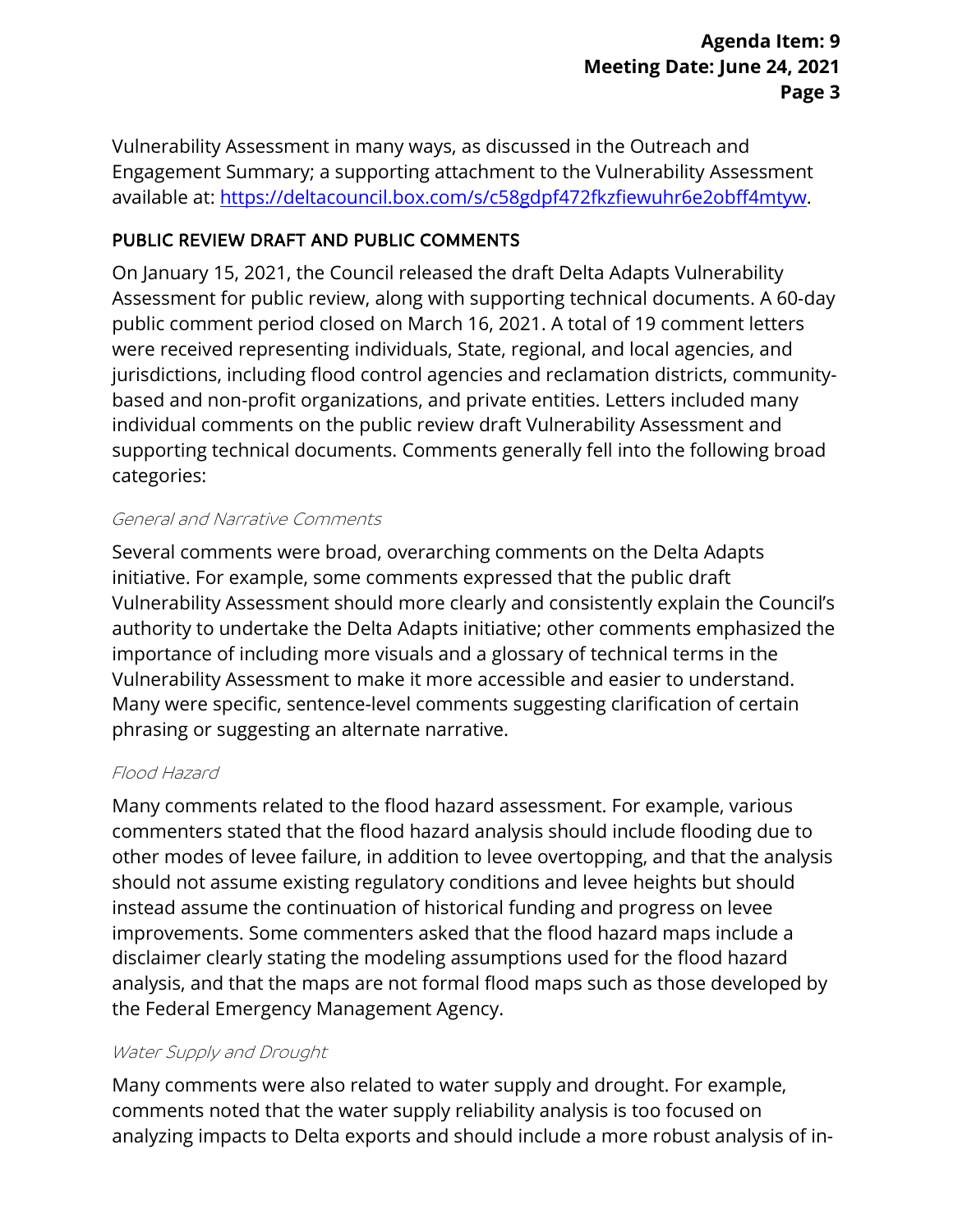# **Meeting Date: June 24, 2021 Agenda Item: 9 Page 4**

 Vulnerability Assessment should incorporate and better emphasize the Council's that the water supply analysis include impacts to water quality, including impacts Delta water supply impacts, as well as other out-of-Delta variables; that the statutory requirement to encourage reduced reliance on Delta exports through improved regional water self-reliance; and that the Vulnerability Assessment should include a more robust assessment of impacts of reduced Delta exports on populations outside of the Delta served by exports. Commenters also requested clarification regarding the time periods and sea level rise scenarios used in the modeling supporting the Vulnerability Assessment, as well as fuller consideration of statewide economic impacts resulting from drought. Some comments also asked from harmful algal blooms.

Additional comments expressed that the Vulnerability Assessment does not adequately consider the impacts of future droughts on people and communities, including Delta communities and those who depend on Delta water exports.

#### Ecosystem

 Comments on the ecosystem technical memorandum focused on the scope of the expand the scope of the assessment to examine impacts to a broader range of fish analysis, consideration of secondary effects from climate change, and social and institutional considerations. Commenters noted that there is uncertainty regarding future sediment loads, questioned using avian species as a proxy for other species, and noted that social science research is needed to address the implications of potential land-use change. Commenters also noted that ecosystems are complex systems that interact with existing agricultural land use, that it would be helpful to and other species, and that climate change may affect the food chain in the Delta.

#### Equity Analysis and Vulnerable Communities

 covering areas within the legal Delta. Other comments expressed that the equity Several comments related to the equity analysis for the Vulnerability Assessment, including the social vulnerability index used to identify the most socially vulnerable communities. For example, commenters expressed that the social vulnerability index (SVI) would be more useful if expanded to cover entire jurisdictional areas intersecting with the legal Delta (e.g., counties or block groups) instead of only analysis did not adequately assess the vulnerability of small, rural communities that are not highlighted by the SVI, and that the Vulnerability Assessment report does not adequately assess the vulnerability of certain populations, such as farmworkers and students. Other comments expressed that the equity analysis should identify the neighborhoods identified as most socially vulnerable rather than identifying the census block group numbers for these areas.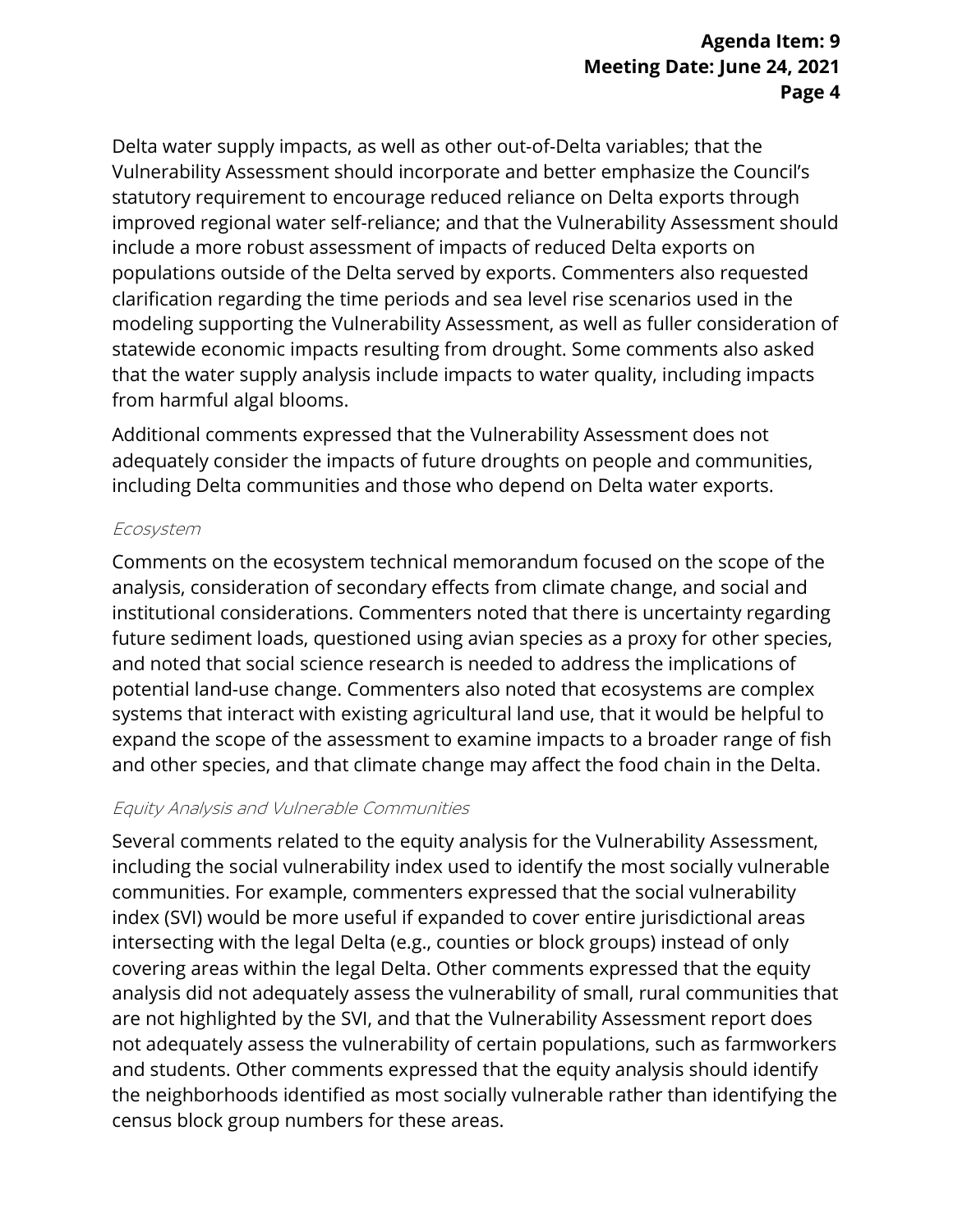#### Other

 setbacks and managed subsidence reversal wetlands or rice production. These Other comments related to the agriculture assessment, including comments related to salinity and Delta agriculture. Many comments related directly to the upcoming Adaptation Strategy. For example, commenters emphasized the importance of including farmer and farmworker perspectives during the Adaptation Strategy development. A few comments emphasized the importance of considering options for long-term subsidence reversal in the Adaptation Strategy, including strategies that align with Delta agriculture and local economies, as well as flood control measures. For example, commenters provided examples such as levee comments will be revisited and considered during the development of the Adaptation Strategy.

### INCORPORATION OF PUBLIC COMMENTS

 and a glossary of terms defining technical terms. A disclaimer was also added to After reviewing the public comments received, Council staff considered each comment and, where appropriate, added additional content or edited existing content. For example, additional content was added to the Vulnerability Assessment to discuss communities and populations most vulnerable to drought and water supply shortages. To address comments related to making the Vulnerability Assessment more visually appealing, staff added additional visuals each flood hazard map to explain the modeling assumptions clearly and better communicate what the maps show.

 While many text edits were made in response to comments, staff are not recommending that the modeling used to inform the technical analyses be revised. can be broadly characterized as either: a) no significant change was anticipated, b) alternative data or models were not available, c) a revision would require making This recommendation is made based on different reasons for each topic area but wide-ranging or speculative assumptions, or d) because staff anticipates conducting new modeling as part of the Adaptation Strategy. For example, staff reaffirmed that it is not feasible to incorporate future changes in regulatory assumptions and levee heights in the flood hazard modeling for the Vulnerability Assessment, but that such changes could be considered in modeling completed to support the Adaptation Strategy.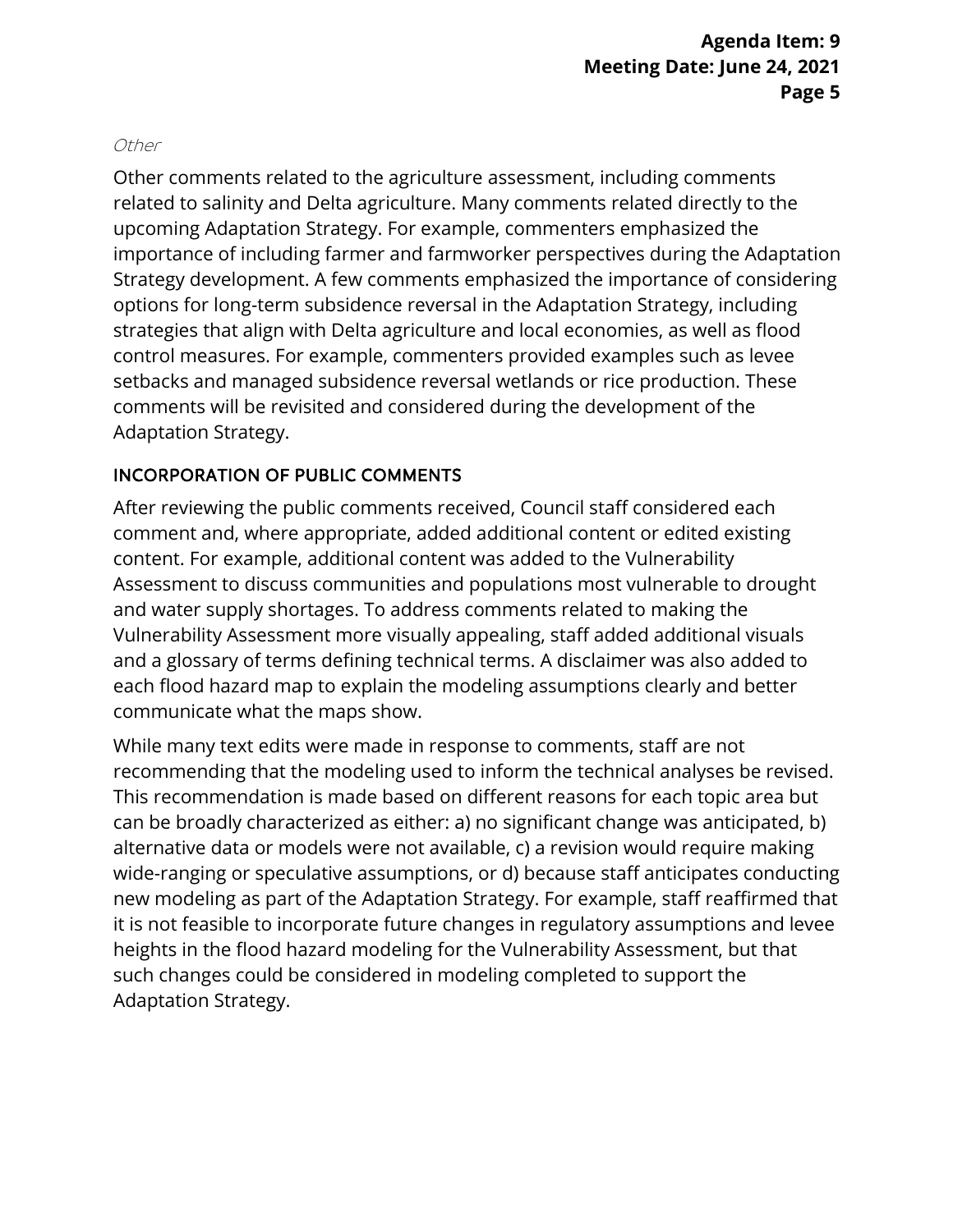# CALIFORNIA ENVIRONMENTAL QUALITY ACT COMPLIANCE

 attachments are exempt from the California Environmental Quality Act (CEQA) Council staff has determined that the Delta Adapts Vulnerability Assessment with under the following exemptions:

#### Class 6 Categorical Exemption – Information Collection (14 CCR section 15306) (State CEQA Guidelines)

 Guidelines section 15306.) The Vulnerability Assessment with attachments is a study that may lead to an action that the Council has not yet approved, adopted, or CEQA under CEQA Guidelines Section 15306. The Class 6 categorical exemption "consists of basic data collection, research, experimental management, and resource evaluation activities which do not result in a serious or major disturbance to an environmental resource. These may be strictly for information gathering purposes, or as part of a study leading to an action which a public agency has not yet approved, adopted, or funded." (CEQA funded. It has involved data collection and research in the form of consulting with other public agencies, public input, and the input of a Technical Advisory Committee. None of these activities involved or resulted in a disturbance to environmental resources. Therefore, the Vulnerability Assessment is exempt from

#### Statutory Exemption – Feasibility and Planning Studies (Public Resources Code section 21102; 14 CCR section 15262 (State CEQA Guidelines)

 "A project involving only feasibility or planning studies for possible future actions which the agency... has not approved, adopted, or funded does not require the preparation of an EIR or negative declaration but does require consideration of environmental factors." (CEQA Guidelines section 15262.) The Vulnerability Assessment with attachments involves only evaluations of scientific climate change information and may lead to recommendations for possible future planning actions (it is the first step in a planning study) that the Council has not yet approved, adopted, or funded; it will not have a legally binding effect on later activities and will not have a significant effect, or any physical effect, on the environment. Because this is only the first step of a planning study, there are no environmental factors to consider. Therefore, the Vulnerability Assessment is exempt from CEQA under CEQA Guidelines Section 15262 and Public Resources Code Section 21102.

#### Common Sense Exemption (14 CCR section 15061(b)(3)) (State CEQA Guidelines)

 "CEQA applies only to projects, which have the potential for causing a significant project is exempt from CEQA...[w]here it can be seen with a certainty that there is effect on the environment." Pursuant to the "common sense exemption," "[a] no possibility that the activity in question may have a significant effect on the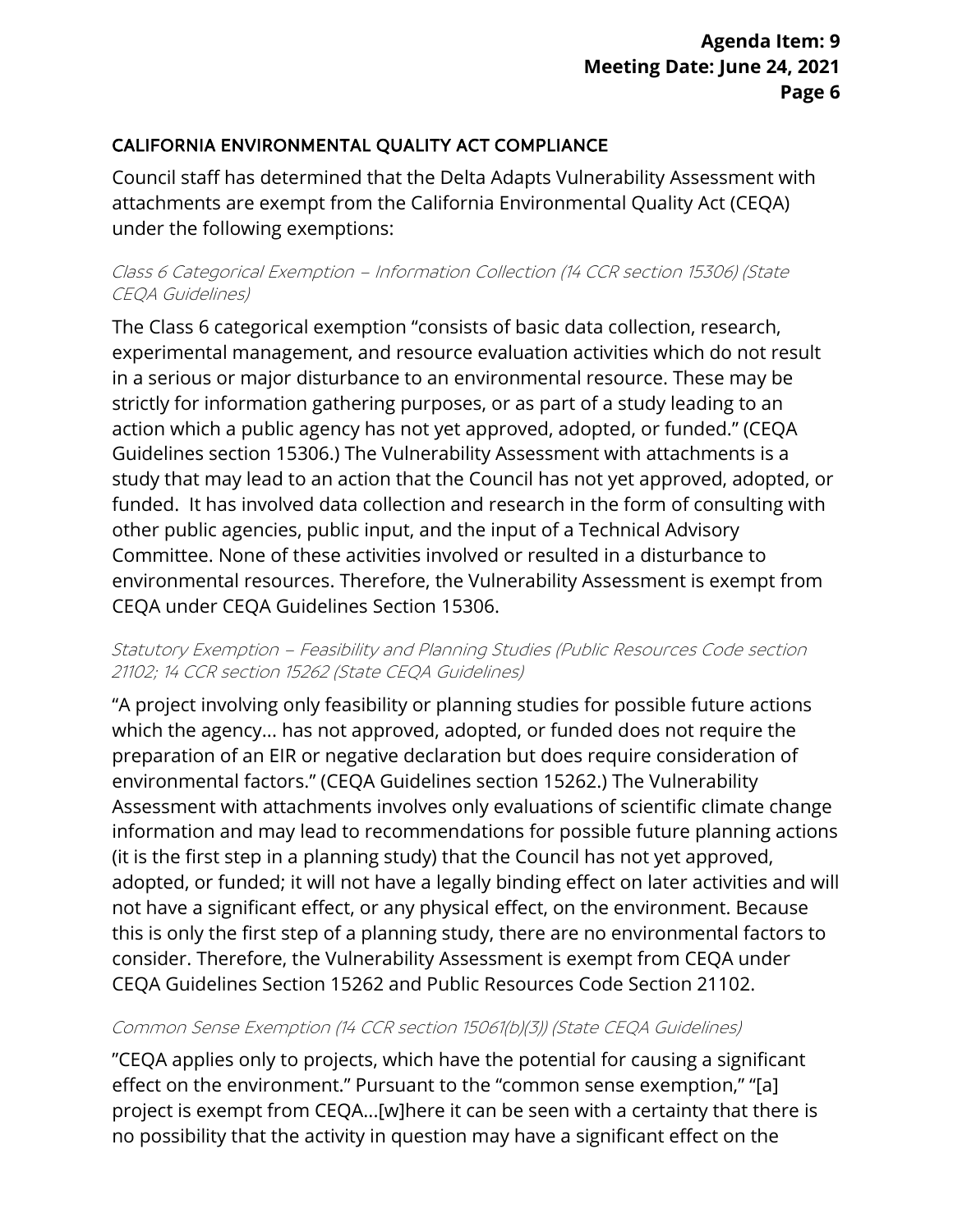Assessment with attachments consists of an evaluation of the best available environment...." (State CEQA Guidelines section 15061(b)(3).) The Vulnerability scientific information concerning climate change impacts and vulnerabilities in the Delta and makes findings regarding existing and future climate vulnerabilities in the Delta. The Vulnerability Assessment informs a future Adaptation Strategy, which may make recommendations regarding possible changes to the Delta Plan and other Council activities for future consideration by the Council as part of an ongoing planning process. Any recommendations on possible changes to the Delta Plan or other Council documents would be considered a separate process and are outside the scope of Delta Adapts. As the Vulnerability Assessment involves only the study of evaluations and recommendations for possible future planning actions, the Vulnerability Assessment will not have a significant effect, or any physical effect, on the environment. Therefore, the Vulnerability Assessment with attachments is **exempt from CEQA under CEQA Guidelines Section 15161(b)(3).** 

# TODAY'S MEETING AND NEXT STEPS

At today's meeting, staff will present the final Vulnerability Assessment (included as **Attachment 1** to this staff report), provide an overview of the process for reviewing and incorporating public comments on the public review draft, and ask the Council for input. All supporting attachments to the Vulnerability Assessment are available and can be found at:

 supporting attachments, is exempt from CEQA and approve the Vulnerability [https://deltacouncil.box.com/s/c58gdpf472fkzfiewuhr6e2obff4mtyw.](https://deltacouncil.box.com/s/c58gdpf472fkzfiewuhr6e2obff4mtyw) Members of the public will also have the opportunity to offer comments during the meeting. Staff will then ask the Council to adopt the proposed Resolution 2021-1 (**Attachment 2**) to find that the Vulnerability Assessment, which includes Assessment.

The final Vulnerability Assessment with attachments will be posted to the Council's Delta Adapts webpage. Interested parties will be notified through the Council's email listserv. Council staff will continue the development of the next phase of Delta Adapts, the Adaptation Strategy.

### STAFF RECOMMENDATION FOR COUNCIL ACTION

 Today, Council staff is recommending that the Council approve Resolution 2021-1, which is Attachment 2 to this staff report, which will:

- 1) Find that the Delta Adapts Vulnerability Assessment is exempt from CEQA pursuant to State CEQA Guidelines Sections 15161(b)(3), 15306, and 15262, and Public Resources Code section 21102; and
- 2) Approve the Delta Adapts Vulnerability Assessment; and